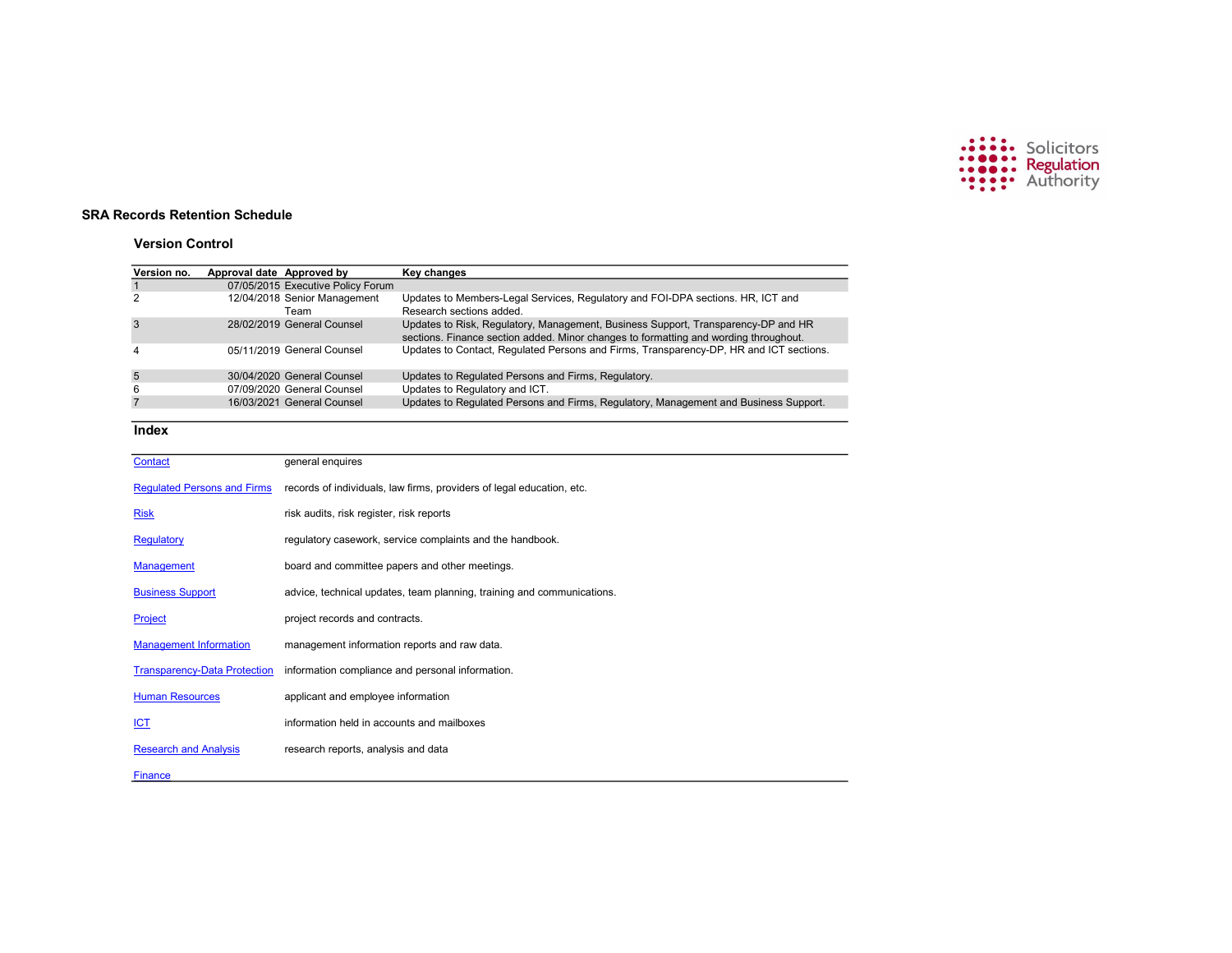### Contact

| Record type        | <b>Exceptions - record type</b>              | <b>Description</b>                                                                                                                                                                                                                                                                                                                                                     | <b>Trigger event</b>     | <b>Retention period</b> | <b>Disposition</b> | Justification/Rationale                                                                                                          | Approved by -<br>name/date | <b>Audit trail</b> |
|--------------------|----------------------------------------------|------------------------------------------------------------------------------------------------------------------------------------------------------------------------------------------------------------------------------------------------------------------------------------------------------------------------------------------------------------------------|--------------------------|-------------------------|--------------------|----------------------------------------------------------------------------------------------------------------------------------|----------------------------|--------------------|
| Case - Contact     |                                              | Enquiry correspondence, call notes, etc. for<br>general queries which are not progressed and no<br>further action is anticipated/no potential for<br>regulatory action.<br>Includes diversity & inclusion guidance<br>correspondence, extracts from the roll,<br>replacement of admission certificate, certificates<br>of good standing or attestation and case notes. | Date contact case closed | 1 year                  | Destroy            | <b>Business need</b>                                                                                                             | EFP 7/5/2015               |                    |
|                    | Audio recording of call                      | General queries which are not progressed and<br>no further action is anticipated/no potential for<br>regulatory action.<br>Recordings relating to other matters (e.g.<br>complaints or held as evidence for authorisation)<br>may be retained in line with the case they relate<br>to.                                                                                 | Date of call             | 2 months                | Destroy            | Business need. Personal data not kept longer<br>than necessary in line with GDPR Article 5(1)(e)<br>storage limitation principle | EFP 7/5/2015               |                    |
|                    | Referrals to other agencies, e.g.<br>Police. | Contact cases which are referred on to other<br>agencies but are not progressed by the SRA.                                                                                                                                                                                                                                                                            | Date contact case closed | 6 years                 | Destroy            | Management of Police Information, National<br>Policing Improvement Agency.                                                       | EFP 7/5/2015               |                    |
| Unmanaged CRM data |                                              | Adhoc enquiries and requests with no cross<br>references                                                                                                                                                                                                                                                                                                               | Date contact made        | 3 months                | Destroy            |                                                                                                                                  |                            |                    |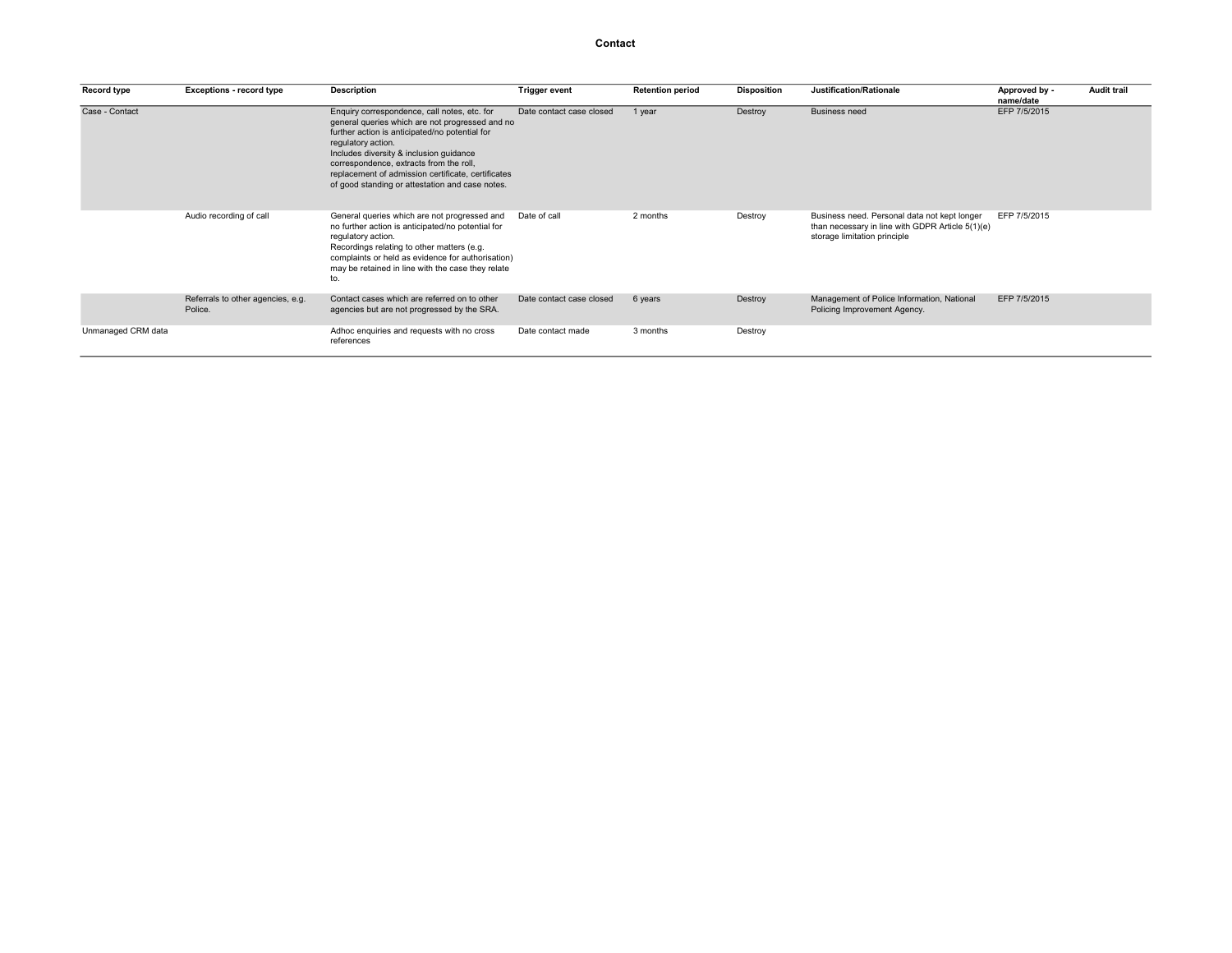## Regulated Persons and Firms

| Record type                                                                                                                                              | <b>Exceptions - record type</b>  | <b>Description</b>                                                                                                                                                                                                                                                                                                                                                                                                                                                                                                                   | <b>Trigger event</b>                                                                                                                                            | <b>Retention period</b>                              | <b>Disposition</b>        | Justification/Rationale                                                                                                                                                                    | Approved by -<br>name/date | <b>Audit trail</b>                              |
|----------------------------------------------------------------------------------------------------------------------------------------------------------|----------------------------------|--------------------------------------------------------------------------------------------------------------------------------------------------------------------------------------------------------------------------------------------------------------------------------------------------------------------------------------------------------------------------------------------------------------------------------------------------------------------------------------------------------------------------------------|-----------------------------------------------------------------------------------------------------------------------------------------------------------------|------------------------------------------------------|---------------------------|--------------------------------------------------------------------------------------------------------------------------------------------------------------------------------------------|----------------------------|-------------------------------------------------|
| Regulated or formerly<br>regulated individuals and<br>section 43 individuals                                                                             |                                  | Records relating to the process of regulating<br>solicitors, excepting investigation cases.                                                                                                                                                                                                                                                                                                                                                                                                                                          | Date of death or date of birth. 7 years from date of death Destroy<br>Date of death is the primary<br>trigger.                                                  | (where notified) or 120<br>years from date of birth. |                           | <b>Business need</b>                                                                                                                                                                       | SMT 12/04/2018             | Metadata stub<br>to be retained<br>permanently. |
| Authorised or formerly<br>authorised individuals                                                                                                         |                                  | Records relating to authorised individuals as role Date of death or date of birth. 7 years from date of death Destroy<br>holders.                                                                                                                                                                                                                                                                                                                                                                                                    | Date of death is the primary<br>trigger.                                                                                                                        | (where notified) or 120<br>years from date of birth. |                           | <b>Business need</b>                                                                                                                                                                       | SMT 12/04/2018             | Metadata stub<br>to be retained<br>permanently. |
| Individuals seeking<br>regulation (excluding<br>Trainees) or early<br>character & suitability                                                            |                                  | Includes: Equivalent Means; Magistrates Clerks;<br>Northern Ireland Applicant; Republic of Ireland<br>Applicant; Transferee                                                                                                                                                                                                                                                                                                                                                                                                          | Last relevant attribute start<br>date (based on admission<br>route, eg. for QLTT<br>applicants' records, the<br>trigger would be QLTT<br>attainment start date) | 7 years                                              | Destroy                   | <b>Business need</b>                                                                                                                                                                       | SMT 12/04/2018             |                                                 |
|                                                                                                                                                          | Trainees                         |                                                                                                                                                                                                                                                                                                                                                                                                                                                                                                                                      | End date of their last period 7 years<br>of recognised training                                                                                                 |                                                      | Destroy                   | <b>Business need</b>                                                                                                                                                                       | SMT 12/04/2018             | Metadata stub<br>to be retained<br>permanently. |
| Non-authorised individuals                                                                                                                               |                                  | Individuals not associated with a role regulated<br>or authorised by the SRA. Includes: Accountant;<br>Employed in a Solicitor's Office; Unclassified<br>Person; Barrister in England & Wales; Legal<br>Executive                                                                                                                                                                                                                                                                                                                    | Date last employment record 7 years<br>ended. If no employment<br>record, date of account<br>creation                                                           |                                                      | Destroy                   | <b>Business need</b>                                                                                                                                                                       | SMT 12/04/2018             |                                                 |
| Regulated Legal Service<br>Provider                                                                                                                      |                                  | Records relating to the process of regulating law Creation<br>firms, ABS's, etc excepting investigation cases.                                                                                                                                                                                                                                                                                                                                                                                                                       |                                                                                                                                                                 | Permanent                                            | Permanent<br>preservation | <b>Business need</b>                                                                                                                                                                       | SMT 12/04/2018             |                                                 |
| Recognised Provider of<br>Legal Education -<br>authorisation of<br>establishment and course<br>validation                                                |                                  | Records relating to authorising an establishment<br>to provide a legal practice course and records<br>relating to validating the courses.                                                                                                                                                                                                                                                                                                                                                                                            | Date ceases to be<br>authorised/exist                                                                                                                           | 7 years                                              | Destroy                   | Business need (Limitation Act 1980, prudent to<br>retain 7 years (6+1) in case of comeback - para.<br>23 Re Law Society (Solicitors Regulation<br>Authority) [2015] 166 Ch.)               | EFP 7/5/2015               |                                                 |
| Applications relating to<br>individuals, legal service<br>providers and providers of<br>legal education                                                  |                                  | Records directly relating to any application made Date case closed<br>to the SRA, for example, practising certificate<br>renewal, admissions, students, etc. Includes<br>applications that are withdrawn. Can include<br>forms, associated records and evidence<br>(photocopies or scanned copies) such as DBS<br>checks, health statements, bank account details,<br>etc. Note any originals must be returned to the<br>originator. Any evidence received, but not used<br>as part of the application process must be<br>destroyed. |                                                                                                                                                                 | 7 years                                              | Destroy                   | Business need (Limitation Act 1980, prudent to EFP 7/5/2015<br>retain 7 years (6+1) in case of comeback - para.<br>23 Re Law Society (Solicitors Regulation<br>Authority) [2015] 166 Ch.)  |                            |                                                 |
|                                                                                                                                                          | Unsubmitted / draft applications | Created in MySRA but not submitted                                                                                                                                                                                                                                                                                                                                                                                                                                                                                                   | Date created                                                                                                                                                    | 6 months (180 days)                                  | Destroy                   | Personal data not kept longer than necessary in GC 30/04/2020<br>line with GDPR Article 5(1)(e) storage limitation<br>principle                                                            |                            |                                                 |
| Regulatory notifications<br>relating to individuals,<br>legal service providers<br>and providers of legal<br>education                                   |                                  | Includes notifications that a firm or individual is<br>obliged to make to the SRA.                                                                                                                                                                                                                                                                                                                                                                                                                                                   | Date case closed                                                                                                                                                | 7 years                                              | Destroy                   | Business need (Limitation Act 1980, prudent to GC 30/04/2020<br>retain 7 years (6+1) in case of comeback - para.<br>23 Re Law Society (Solicitors Regulation<br>Authority) [2015] 166 Ch.) |                            |                                                 |
| SRA accountant reports<br>or COFAs declaration they<br>are satisfied that the firm<br>is managing its client<br>account in accordance<br>with SRA rules. |                                  |                                                                                                                                                                                                                                                                                                                                                                                                                                                                                                                                      | Date of receipt                                                                                                                                                 | 6 years                                              | Destroy                   | The Companies Act 2006                                                                                                                                                                     | EFP 7/5/2015               |                                                 |
| LPC pass lists                                                                                                                                           |                                  | Individuals who have passed the LPC                                                                                                                                                                                                                                                                                                                                                                                                                                                                                                  | Date created/received                                                                                                                                           | 50 years                                             | Destroy                   | <b>Business need</b>                                                                                                                                                                       | GC 05/11/2019              |                                                 |
| Professional Indemnity<br>Insurance (PII) Disclosure<br>Requests                                                                                         |                                  | Requests for disclosure of a firm's indemnity<br>insurance details                                                                                                                                                                                                                                                                                                                                                                                                                                                                   | Date case closed                                                                                                                                                | 7 years                                              | Destroy                   | <b>Business need</b>                                                                                                                                                                       | GC 16/03/2021              |                                                 |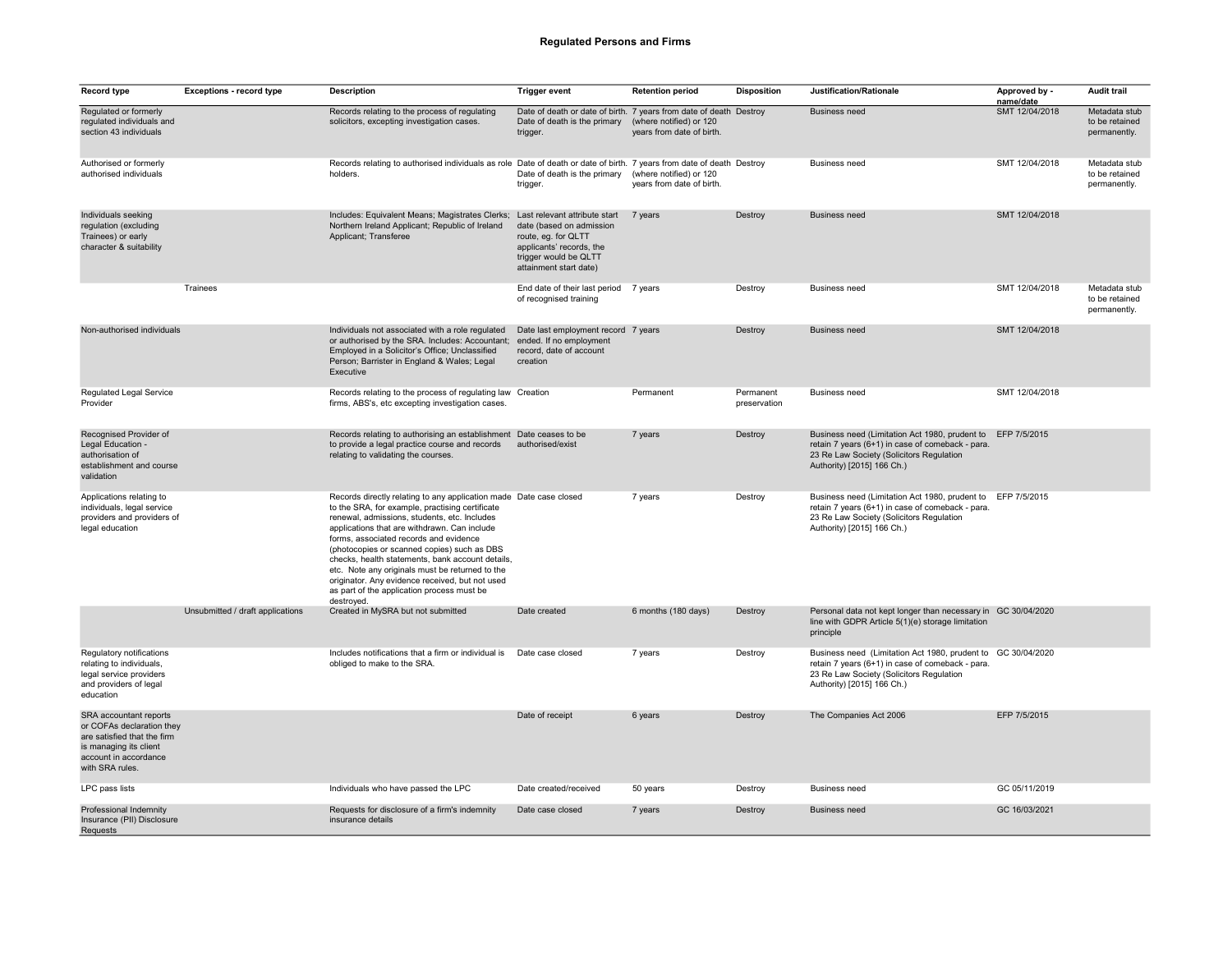| Record type                                                                     | <b>Exceptions - record type</b> | <b>Description</b>                                                                                         | <b>Trigger event</b>                | <b>Retention period</b> | <b>Disposition</b>        | Justification/Rationale                                                                    | Approved by -<br>name/date | <b>Audit trail</b> |
|---------------------------------------------------------------------------------|---------------------------------|------------------------------------------------------------------------------------------------------------|-------------------------------------|-------------------------|---------------------------|--------------------------------------------------------------------------------------------|----------------------------|--------------------|
| <b>Risk Audits</b>                                                              |                                 | For example, information security risk audit,<br>monthly quality audit reports and monthly risk<br>reports | Date created/carried out            | 3 years                 | Destroy                   | Management of Health and Safety at Work<br>Regulations                                     | EFP 7/5/2015               |                    |
| Risk Register - Strategic                                                       |                                 | Relating to business risk activities, incuding the Date reported<br>framework for managing these risks.    |                                     | Permanent               | Permanent<br>preservation | Business need. Retained permanently as part of EFP 7/5/2015<br>committee and Board papers. |                            |                    |
| Risk Index, Framework<br>and Outlook, including<br>spring and autumn<br>updates |                                 | Relating to regulatory risk matters (risks to the<br>public)                                               | Date superseded                     | Permanent               | Permanent<br>preservation | Business need. Retained permanently as part of EFP 7/5/2015<br>committee and Board papers. |                            |                    |
| Professional indemnity<br>insurance - policies                                  |                                 |                                                                                                            | Expiry of policy                    | 7 years                 | Destroy                   | Limitation Act (1980 c.58)                                                                 | GC 28/02/2019              |                    |
| Professional indemnity<br>insurance - claims                                    |                                 |                                                                                                            | Settlement / withdrawal of<br>claim | 7 years                 | Destroy                   | Limitation Act (1980 c.58)                                                                 | GC 28/02/2019              |                    |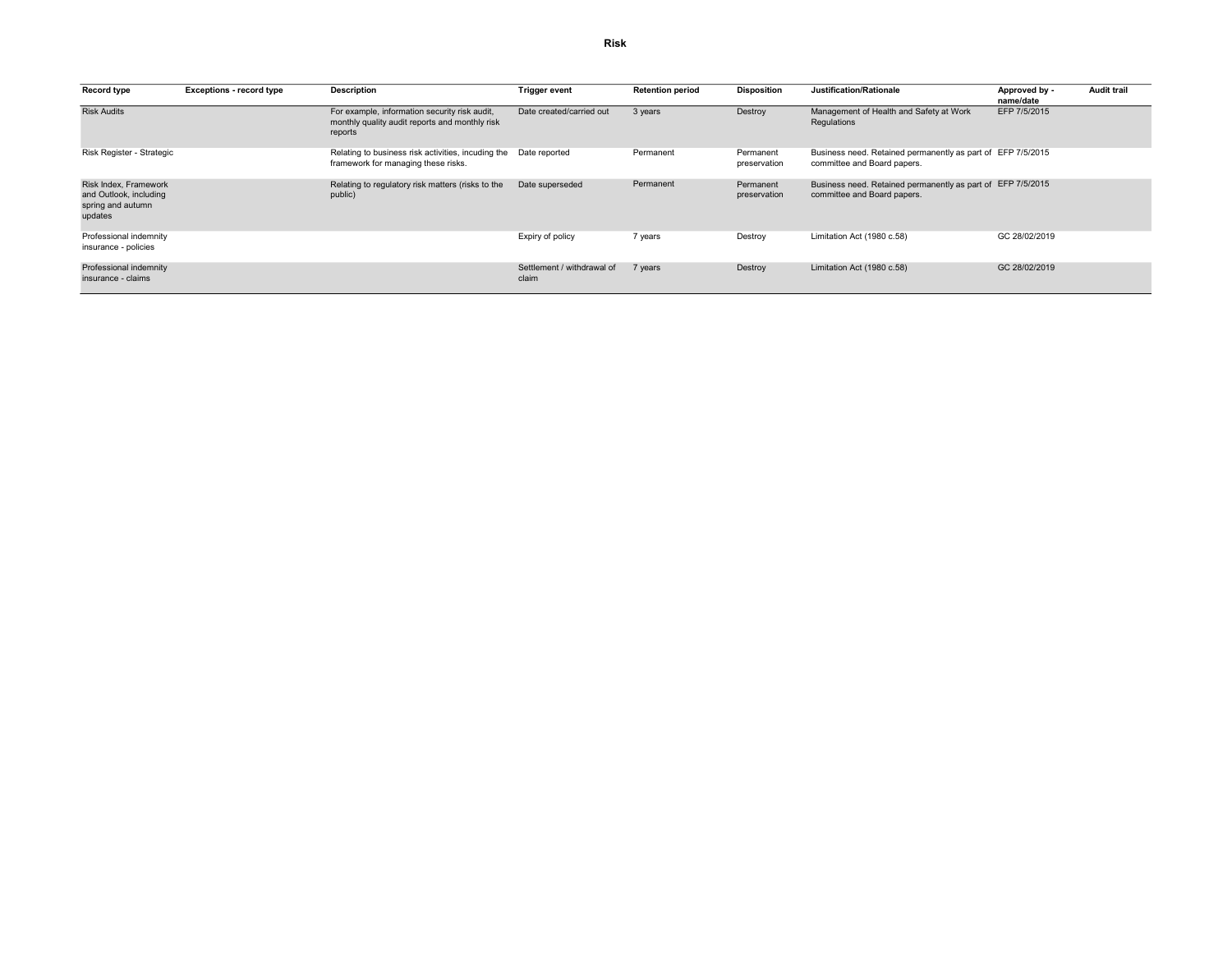## Regulatory

| Record type                                                                                                | <b>Exceptions - record type</b>                                                          | <b>Description</b>                                                                                                                                                                                                                                                                                                                                                                                                                                                                                                                                               | <b>Trigger event</b>      | <b>Retention period</b> | <b>Disposition</b>        | Justification/Rationale                                                                                                                                                                                          | Approved by -<br>name/date | <b>Audit trail</b> |
|------------------------------------------------------------------------------------------------------------|------------------------------------------------------------------------------------------|------------------------------------------------------------------------------------------------------------------------------------------------------------------------------------------------------------------------------------------------------------------------------------------------------------------------------------------------------------------------------------------------------------------------------------------------------------------------------------------------------------------------------------------------------------------|---------------------------|-------------------------|---------------------------|------------------------------------------------------------------------------------------------------------------------------------------------------------------------------------------------------------------|----------------------------|--------------------|
| Case - Regulatory -<br>resulting in a regulatory<br>decision                                               |                                                                                          | Case resulting in a regulatory decision under the Date case closed<br>Regulatory and Disciplinary Procedure Rules<br>(RDPRs) (rules 2.4, 2.7, 3.1, 3.2). Excludes<br>regulatory decisions to take no further action<br>under rule 2.4 where a letter of advice or warning<br>is not issued.<br>Can include correspondence, associated<br>records, copies of original documents where the<br>SRA is a party to the Original Document, and<br>evidence (photocopies or scanned copies) such<br>as CRBs, passport, health statements, bank<br>account details, etc. |                           | 50 years                | Destroy                   | <b>Business need</b>                                                                                                                                                                                             | GC 07/09/2020              |                    |
| Case - Regulatory - not<br>resulting in a regulatory<br>decision                                           |                                                                                          | Includes cases closed at initial assessment<br>under rule 1.1 of the RDPRs and regulatory<br>decisions to take no further action under rule 2.4<br>of the RDPRs where a letter of advice or warning<br>is not issued.<br>Can include correspondence, associated<br>records, copies of original documents where the<br>SRA is a party to the Original Document, and<br>evidence (photocopies or scanned copies) such<br>as CRBs, passport, health statements, bank<br>account details, etc.                                                                       | Date case closed          | 7 years                 | Destroy                   | Business need (Limitation Act 1980, prudent to GC 07/09/2020<br>retain 7 years (6+1) in case of comeback - para.<br>23 Re Law Society (Solicitors Regulation<br>Authority) [2015] 166 Ch.)                       |                            |                    |
|                                                                                                            | Original Documents, for example<br>deeds, certificates, wills,<br>conveyances, etc.      |                                                                                                                                                                                                                                                                                                                                                                                                                                                                                                                                                                  | Date copy added to system | Permanent               | Permanent<br>preservation | Business need, impliedly endorsed in Re Law<br>Society (Solicitors Regulation Authority) [2015]<br>166 Ch.                                                                                                       | EFP 7/5/2015               |                    |
| Case - Cost recovery                                                                                       |                                                                                          |                                                                                                                                                                                                                                                                                                                                                                                                                                                                                                                                                                  | Date case closed          | 12 years                | Destroy                   | Limitation Act (1980 c58 s20(1))                                                                                                                                                                                 | GC 28/02/2019              |                    |
| Case - Intervention                                                                                        |                                                                                          | Casework following an intervention, including<br>statutory trust.                                                                                                                                                                                                                                                                                                                                                                                                                                                                                                | Date case closed          | 30 years                | Destroy                   | <b>Business need</b>                                                                                                                                                                                             | GC 30/04/2020              |                    |
| Case - litigation and legal<br>advice - contentious                                                        |                                                                                          | Includes enforcement action, legal proceedings<br>and legal advice on the same.                                                                                                                                                                                                                                                                                                                                                                                                                                                                                  | Date case closed          | 50 years                | Destroy                   | <b>Business need</b>                                                                                                                                                                                             | GC 16/03/2021              |                    |
| Case - litigation and legal<br>advice - non-contentious                                                    |                                                                                          | Includes advice relating to investigations and<br>referrals.                                                                                                                                                                                                                                                                                                                                                                                                                                                                                                     | Date case closed          | 7 years                 | Review                    | Business need                                                                                                                                                                                                    | GC 16/03/2021              |                    |
| Service Complaints                                                                                         |                                                                                          | Stage 1/2/3 complaints.<br>Includes correspondence relating to complaint,<br>Ex-gratia payment approval notes, may include<br>call recordings where relevant                                                                                                                                                                                                                                                                                                                                                                                                     | Date complaint closed     | 7 years                 |                           | Review if flagged, Limitation Act (1980 c.58) with additional year in GC 28/02/2019<br>otherwise destroy case of audit. Complex/ongoing cases may be<br>flagged for review and retained accordingly.             |                            |                    |
|                                                                                                            | Stage 1 Complaint (where no<br>escalation to Stage 2) - call<br>recordings               | Audio recording of call                                                                                                                                                                                                                                                                                                                                                                                                                                                                                                                                          | Date call received        | 6 months                | Destroy                   | Business need - internal audit. Personal data not GC 28/02/2019<br>kept longer than necessary in line with GDPR<br>Article 5(1)(e) storage limitation principle                                                  |                            |                    |
| FIS data and records                                                                                       |                                                                                          | Includes records of disclosures to other<br>agencies, the police and law enforcement.                                                                                                                                                                                                                                                                                                                                                                                                                                                                            | Date created              | 7 years                 | Review                    | Personal data not kept longer than necessary in EFP 7/5/2015<br>line with GDPR Article 5(1)(e) storage limitation<br>principle, for long ongoing cases data and<br>records is reviewed and retained accordingly. |                            |                    |
| <b>SRA Handbook</b><br>(Regulations) - new<br>editions and new releases                                    |                                                                                          |                                                                                                                                                                                                                                                                                                                                                                                                                                                                                                                                                                  | Date superseded           | Permanent               | Permanent<br>preservation | Business need. Approved and signed<br>regulations will be retained permanently as part<br>of committee and Board papers.                                                                                         | EFP 7/5/2015               |                    |
|                                                                                                            | proposal, draft versions, feedback,<br>research, assessments, rejected<br>proposals, etc | SRA Handbook (Regulations) - initial Provides a track of any context and content<br>changes.                                                                                                                                                                                                                                                                                                                                                                                                                                                                     | Date created              | 6 years                 | Destroy                   | Business need. A permanent record will be kept EFP 7/5/2015<br>as part of committee and Board papers.                                                                                                            |                            |                    |
| Consultation - relating to<br>changes to rule/s or<br>section/s of the handbook -<br><b>Final Proposal</b> |                                                                                          |                                                                                                                                                                                                                                                                                                                                                                                                                                                                                                                                                                  | Date closed               | 6 years                 | Destroy                   | Business need/local authority guidelines for<br>public consultations relating to strategic<br>planning. A permanent record will be kept as<br>part of committee and Board papers.                                | EFP 7/5/2015               |                    |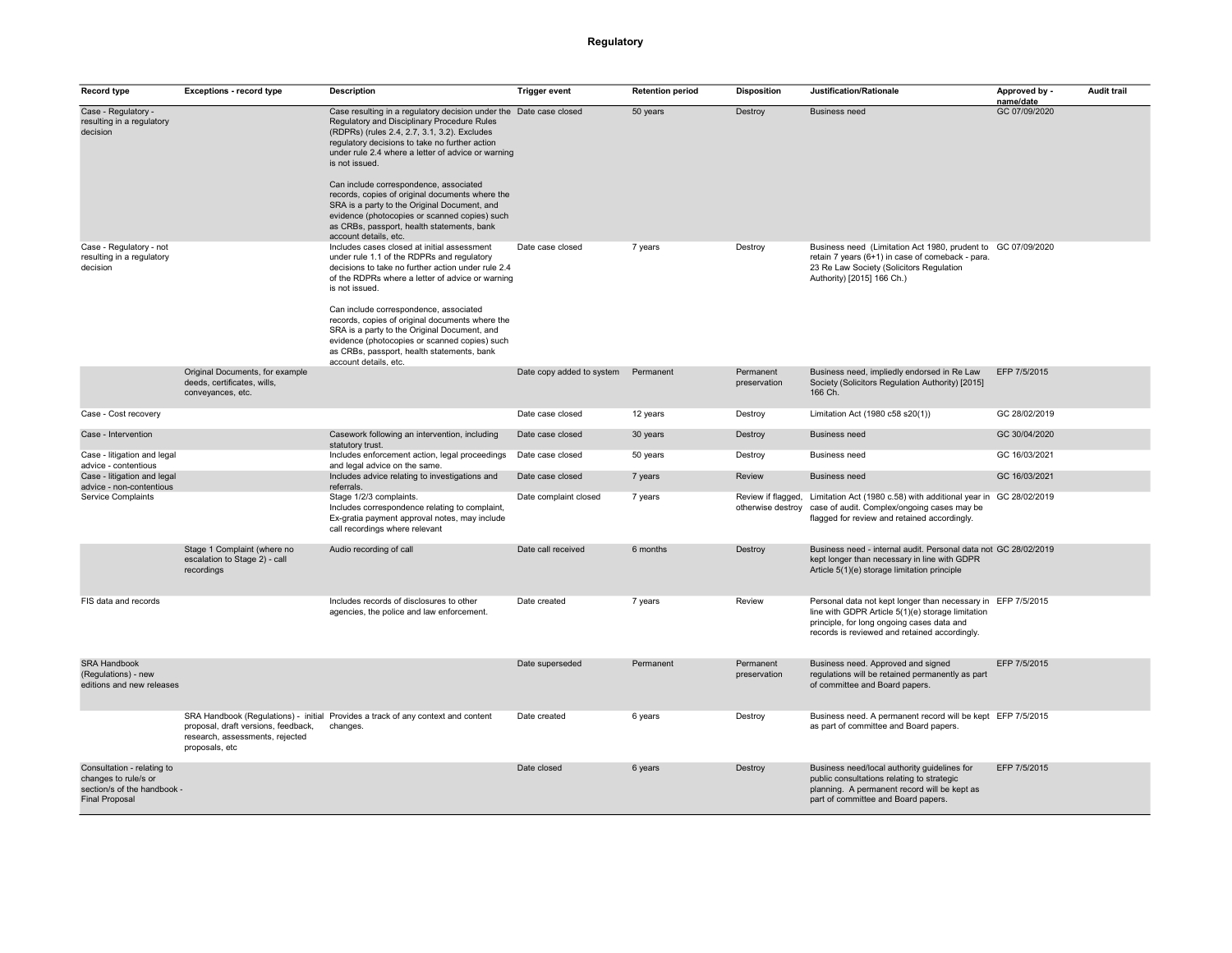### Management

| Record type                                                                                                                                 | <b>Exceptions - record type</b> | <b>Description</b>                                                                                                                | <b>Trigger event</b> | <b>Retention period</b> | <b>Disposition</b>        | Justification/Rationale | Approved by -<br>name/date | <b>Audit trail</b> |
|---------------------------------------------------------------------------------------------------------------------------------------------|---------------------------------|-----------------------------------------------------------------------------------------------------------------------------------|----------------------|-------------------------|---------------------------|-------------------------|----------------------------|--------------------|
| <b>SRA Committee and</b><br>Board minutes, papers<br>and agendas - Approved<br>and signed hardcopy.<br>Final approved electronic<br>records |                                 | This includes formal internal meeting papers and Date approved<br>minutes, such as SMT, EPF and the Legal and<br>Technical Forum. |                      | Permanent               | Permanent<br>preservation | <b>Business need</b>    | EFP 7/5/2015               |                    |
| Meeting minutes, papers<br>and agendas - Technical<br>or Managers                                                                           |                                 | Includes, for example Leadership Meetings,<br>Information Compliance Group and Operational<br>Risk Forum.                         | Date of meeting      | 3 years                 | Destroy                   | <b>Business need</b>    | EFP 7/5/2015               |                    |
| Meeting minutes, papers<br>and agendas - Team                                                                                               |                                 |                                                                                                                                   | Date of meeting      | 3 years                 | Destroy                   | <b>Business need</b>    | EFP 7/5/2015               |                    |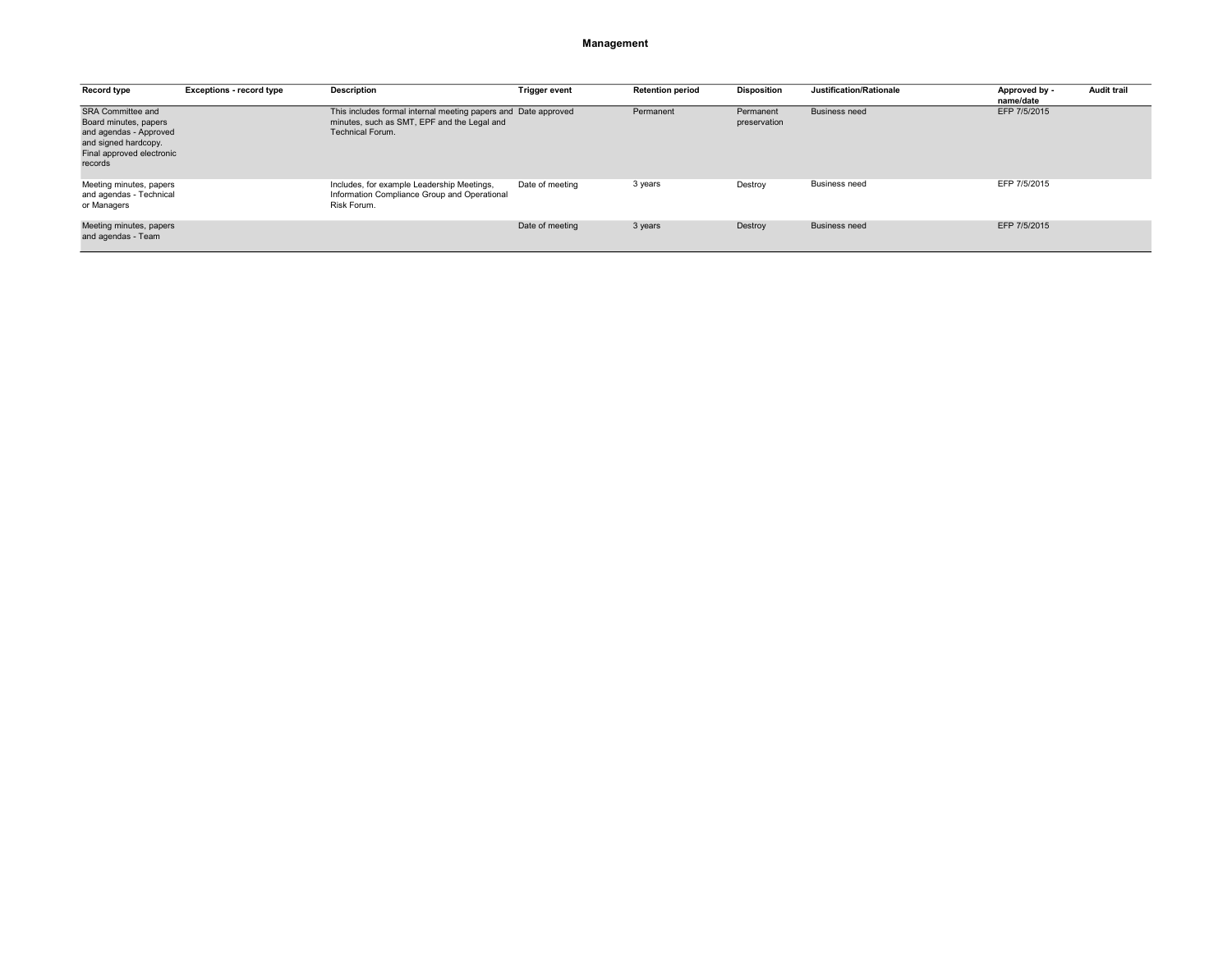| Record type                                                                                                                                                                              | <b>Exceptions - record type</b> | Description                                                                                                                                                                                                                                      | <b>Trigger event</b>                                            | <b>Retention period</b> | <b>Disposition</b>        | Justification/Rationale                                                                                                                                                                                                         | Approved by -<br>name/date | <b>Audit trail</b> |
|------------------------------------------------------------------------------------------------------------------------------------------------------------------------------------------|---------------------------------|--------------------------------------------------------------------------------------------------------------------------------------------------------------------------------------------------------------------------------------------------|-----------------------------------------------------------------|-------------------------|---------------------------|---------------------------------------------------------------------------------------------------------------------------------------------------------------------------------------------------------------------------------|----------------------------|--------------------|
| Advice. For example<br><b>Legal Policy Advice</b><br>Notes, Legal Advice<br>(where of material<br>relevance to our<br>regulatory work),<br><b>Thematic Supervision</b><br>Topic Reports. |                                 | Includes advice provided by General Counsel,<br>Legal Policy and external advisers.                                                                                                                                                              | Date created                                                    | Permanent               | Permanent<br>preservation | Business need. Papers which form part of<br>committee reports will be retained permanently<br>as part of committee and Board papers, those<br>not forming part of the committee record should<br>still be retained permanently. | GC 16/3/2021               |                    |
| Technical<br>newsletters/updates                                                                                                                                                         |                                 | For example, 'Setting the Standard'                                                                                                                                                                                                              | Date created                                                    | 15 years                | Destroy                   | <b>Business need</b>                                                                                                                                                                                                            | EFP 7/5/2015               |                    |
| External Reports/Reviews -<br>final published version                                                                                                                                    |                                 |                                                                                                                                                                                                                                                  | Date created                                                    | Permanent               | Permanent<br>preservation | Business need.                                                                                                                                                                                                                  | EFP 7/5/2015               |                    |
| Memorandums of<br>Understanding                                                                                                                                                          |                                 |                                                                                                                                                                                                                                                  | Date superseded                                                 | 6 years                 | Destroy                   | <b>Business need</b>                                                                                                                                                                                                            | EFP 7/5/2015               |                    |
| Non-regulatory strategy<br>and policy - external and<br>internal. E.g. Corporate<br>Plan, Communications<br>Strategy                                                                     |                                 |                                                                                                                                                                                                                                                  | Date created                                                    | Permanent               | Permanent<br>preservation | Business need. Some records captured in<br>committee and Board papers.                                                                                                                                                          | EFP 7/5/2015               |                    |
| Team plans, standards,<br>guidance, process -<br>internal                                                                                                                                |                                 |                                                                                                                                                                                                                                                  | Date Superseded                                                 | 3 years                 | Destroy                   | <b>Business need</b>                                                                                                                                                                                                            | EFP 7/5/2015               |                    |
| Consultation - not relating<br>to changes to rule/s or<br>section/s of the handbook -<br>Final Proposal.                                                                                 |                                 |                                                                                                                                                                                                                                                  | Date closed                                                     | 6 years                 | Destroy                   | Business need/local authority guidelines for<br>public consultations relating to strategic<br>planning.                                                                                                                         | EFP 7/5/2015               |                    |
| Presentations, training,<br>events                                                                                                                                                       |                                 | Internal and external, includes attendance<br>records and feedback.<br>Remove the events from the website once the<br>event has taken place                                                                                                      | Date of presentation or date 3 years<br>training programme ends |                         | Destroy                   | Business need/The National Archives guidance EFP 7/5/2015                                                                                                                                                                       |                            |                    |
| Corporate branding<br>guidance                                                                                                                                                           |                                 |                                                                                                                                                                                                                                                  | Date created                                                    | Permanent               | Permanent<br>preservation | Business need. Retained permanently as part of EFP 7/5/2015<br>committee and Board papers.                                                                                                                                      |                            |                    |
| Media enquiry handling                                                                                                                                                                   |                                 | Provides an audit trail of correspondence/contact Date created<br>with the media. Currently held on Vuelio.                                                                                                                                      |                                                                 | 10 years                | Destroy                   | <b>Business need</b>                                                                                                                                                                                                            | EFP 7/5/2015               |                    |
| Internal and external<br>communications.                                                                                                                                                 |                                 | External include - news releases, briefing notes, Date created<br>e-newsletters, corporate publicity, videos and<br>webinars.<br>Internal include - Includes SRA weekly email,<br>board decisions, Media watch update, messages<br>from the CEO. |                                                                 | 7 years                 | Destroy                   | Business need/The National Archives guidance EFP 7/5/2015                                                                                                                                                                       |                            |                    |
| Stakeholder engagement                                                                                                                                                                   |                                 | Records relating to engagement with external<br>stakeholders, including: responses to external<br>consultations; Chair/CEO correspondence with<br>key stakeholders                                                                               | Creation                                                        | 7 years                 | Review                    | <b>Business need</b>                                                                                                                                                                                                            | GC 28/02/2019              |                    |
| Structure charts                                                                                                                                                                         |                                 |                                                                                                                                                                                                                                                  | Date created                                                    | Permanent               | Permanent<br>preservation | <b>Business need</b>                                                                                                                                                                                                            | EFP 7/5/2015               |                    |
| SRA surveys, internal or<br>external.                                                                                                                                                    |                                 | For example, employee engagement                                                                                                                                                                                                                 | Date created                                                    | Permanent               | Permanent<br>preservation | Business need. Report retained permanently as EFP 7/5/2015<br>part of committee and Board papers                                                                                                                                |                            |                    |
| Biographies, photographs -<br>SRA staff, external.                                                                                                                                       |                                 |                                                                                                                                                                                                                                                  | Date position is no longer<br>held                              | Immediate               | Destroy                   | Personal data not kept longer than necessary in EFP 7/5/2015<br>line with GDPR Article 5(1)(e) storage limitation<br>principle                                                                                                  |                            |                    |
| Published speeches                                                                                                                                                                       |                                 | Remove from the web after 2 Years                                                                                                                                                                                                                | Date published                                                  | 7 years                 | Destroy                   | <b>Business need</b>                                                                                                                                                                                                            | EFP 7/5/2015               |                    |
| <b>SRA Annual reports</b>                                                                                                                                                                |                                 |                                                                                                                                                                                                                                                  | Date published                                                  | Permanent               | Permanent<br>preservation | <b>Business need</b>                                                                                                                                                                                                            | EFP 7/5/2015               |                    |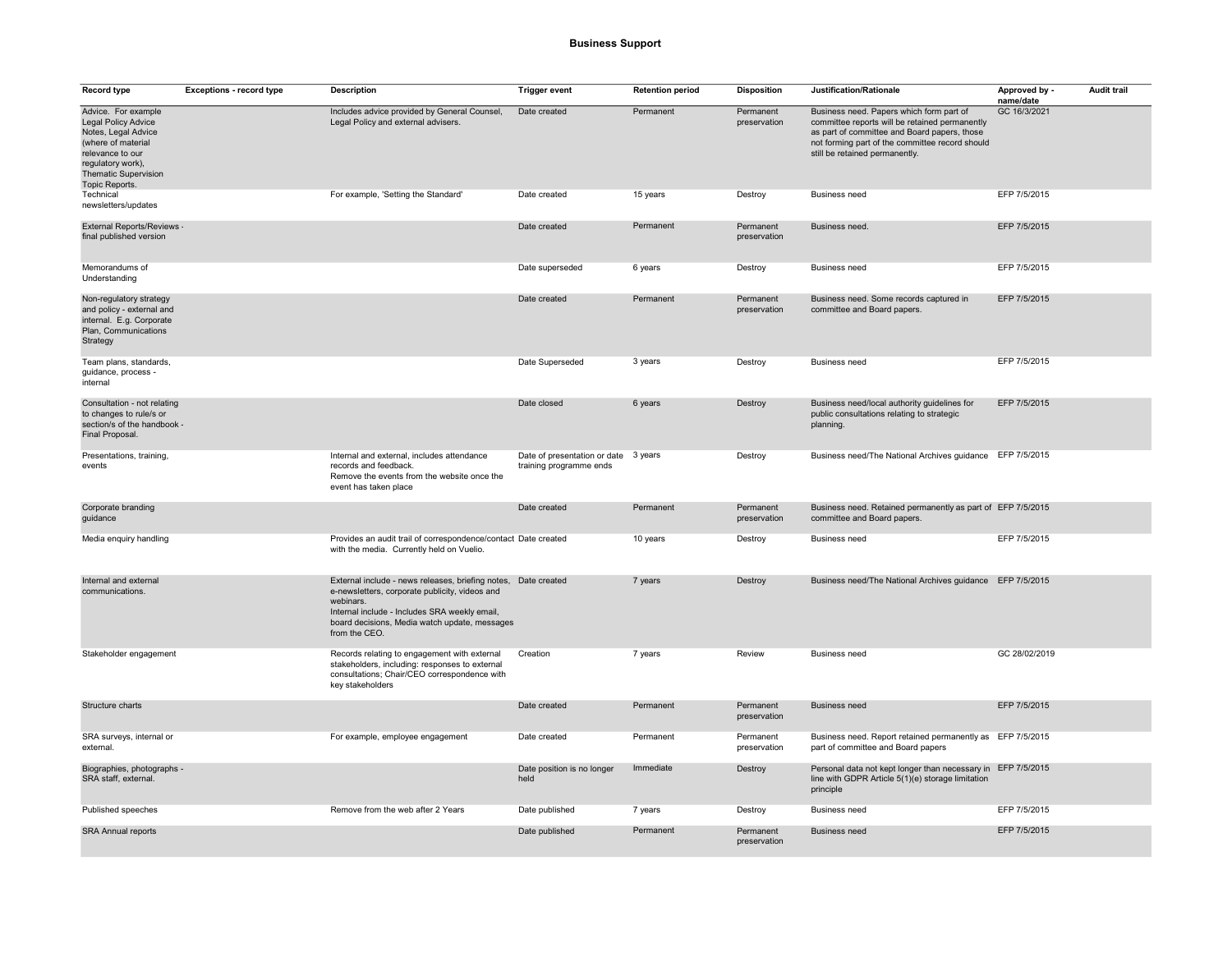### Business Support

| Distribution and contact details | Administration of information distribution & | Date no longer required | Immediate | Destroy | Personal data not kept longer than necessary in EFP 7/5/2015 |
|----------------------------------|----------------------------------------------|-------------------------|-----------|---------|--------------------------------------------------------------|
|                                  | contacts information excluding content e.g.  |                         |           |         | line with GDPR Article 5(1)(e) storage limitation            |
|                                  | Letters                                      |                         |           |         | principle                                                    |
|                                  |                                              |                         |           |         |                                                              |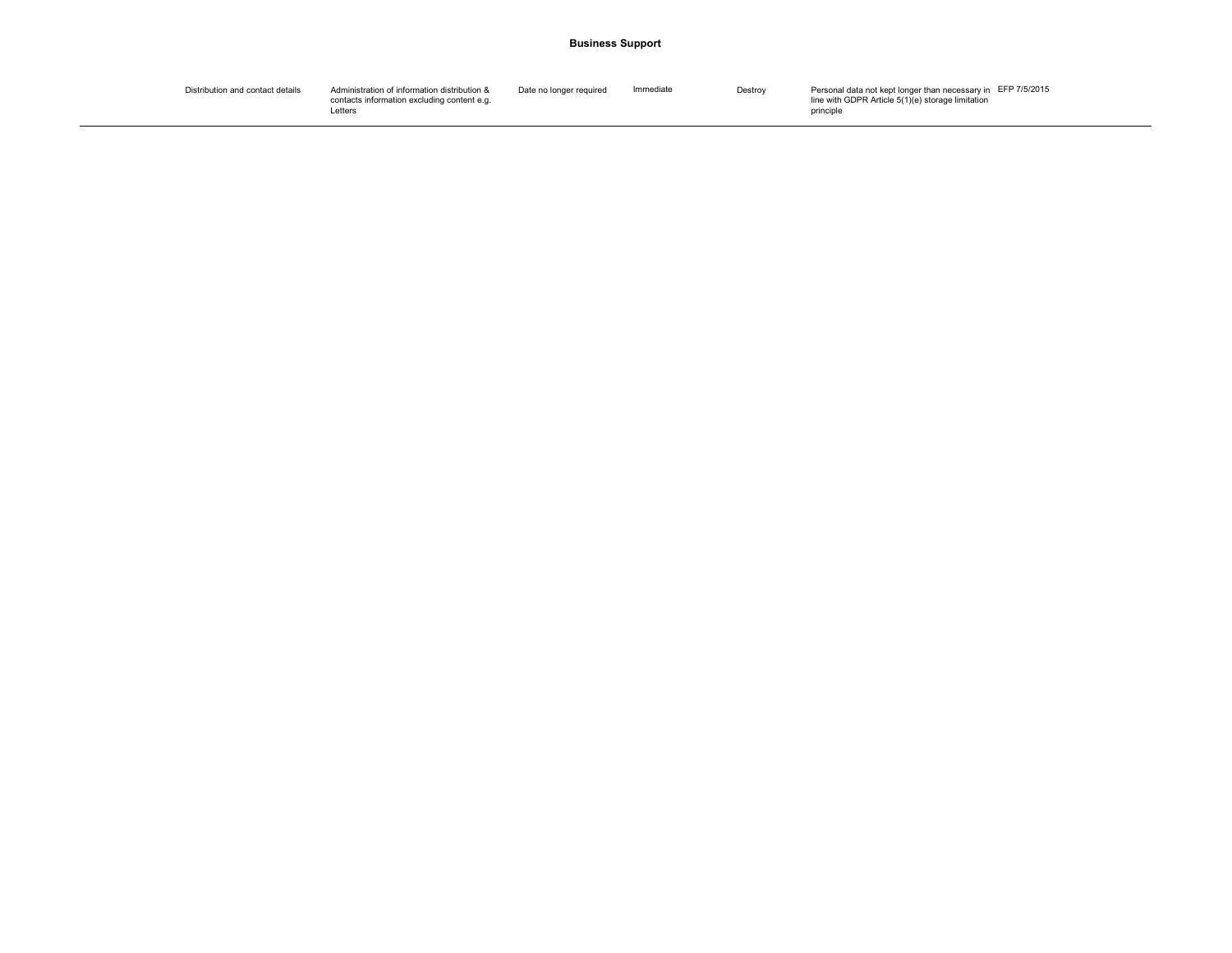### Project

| Record type                                      | <b>Exceptions - record type</b> | <b>Description</b> | <b>Trigger event</b> | <b>Retention period</b> | <b>Disposition</b> | Justification/Rationale | Approved by - | <b>Audit trail</b> |
|--------------------------------------------------|---------------------------------|--------------------|----------------------|-------------------------|--------------------|-------------------------|---------------|--------------------|
|                                                  |                                 |                    |                      |                         |                    |                         | name/date     |                    |
| SRA non-funded business<br>change projects       |                                 |                    | Date project closed  | 3 years                 | Destroy            | <b>Business need</b>    | EPF 7/5/2015  |                    |
| <b>SRA funded business</b><br>change projects    |                                 |                    | Date project closed  | 7 years                 | Destroy            | <b>Business need</b>    | EPF 7/5/2015  |                    |
| Continuous Improvement<br>and Light bulb process |                                 |                    | Decision date        | 3 years                 | Destroy            | <b>Business need</b>    | EPF 7/5/2015  |                    |
| Adhoc initiatives                                |                                 |                    | Handover to BAU      | 3 years                 | Destroy            | <b>Business need</b>    | EPF 7/5/2015  |                    |
| <b>Contract and Procurement</b>                  |                                 |                    | Date contract ends   | 7 years                 | Destroy            | Limitation Act 1980     | EPF 7/5/2015  |                    |
|                                                  | Contracts - signed              |                    | Date contract ends   | 7 years                 | Destroy            | Limitation Act 1980     | EPF 7/5/2015  |                    |
|                                                  | Contracts - under seal          |                    | Date contract ends   | 12 years                | Destroy            | Limitation Act 1980     | EPF 7/5/2015  |                    |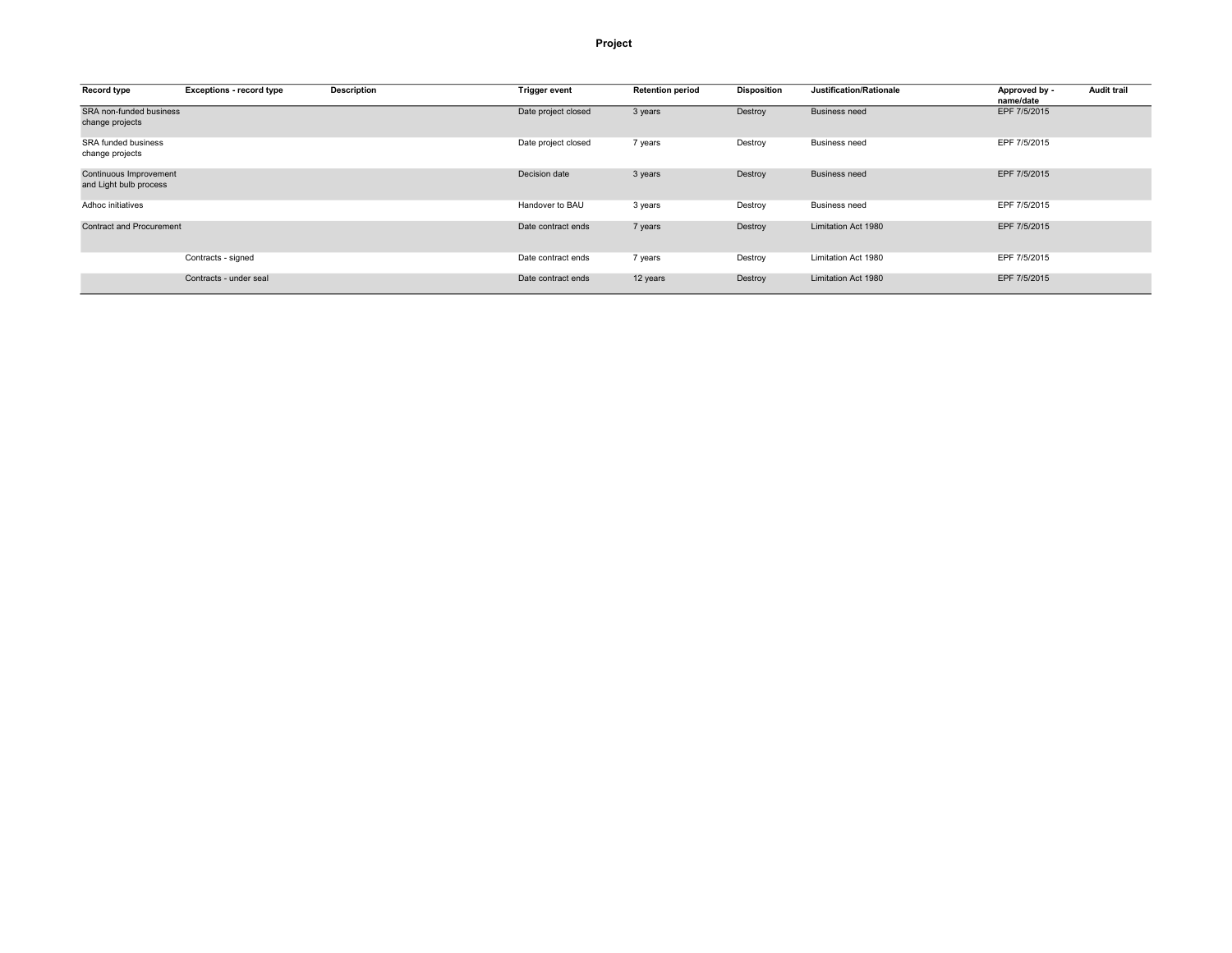| Record type | <b>Exceptions - record type</b>                                                                                                                                | <b>Description</b>                                   | <b>Trigger event</b>  | <b>Retention period</b> | <b>Disposition</b>        | Justification/Rationale                                                                    | Approved by -<br>name/date | <b>Audit trail</b> |
|-------------|----------------------------------------------------------------------------------------------------------------------------------------------------------------|------------------------------------------------------|-----------------------|-------------------------|---------------------------|--------------------------------------------------------------------------------------------|----------------------------|--------------------|
| MI reports  |                                                                                                                                                                |                                                      | Date published        | 3 years                 | Destroy                   | <b>Business need</b>                                                                       | EPF 7/5/2015               |                    |
|             | MI reports for external consumption<br>and internal reports for board and<br>committees. For example equality<br>and diversity reports, FOI /DPA<br>reporting. |                                                      | Date published        | Permanent               | Permanent<br>preservation | Business need. Retained permanently as part of EPF 7/5/2015<br>committee and Board papers. |                            |                    |
|             | Raw data                                                                                                                                                       | gathered to enable the team to produce MI<br>reports | Date report published | 3 years                 | Destroy                   | <b>Business need</b>                                                                       | EPF 7/5/2015               |                    |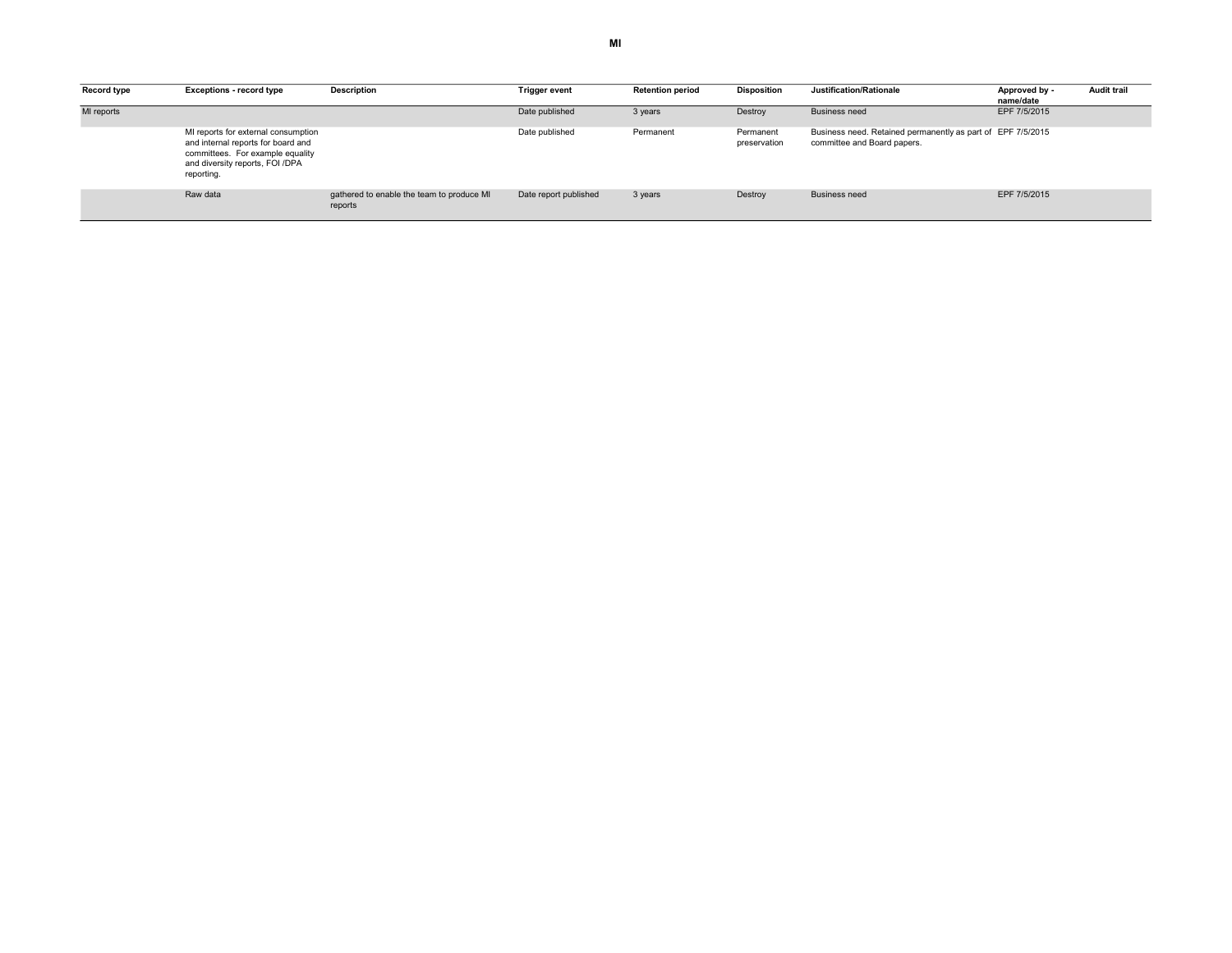## Transparency-DP

| Record type                                                        | <b>Exceptions - record type</b> | <b>Description</b>                                                                                                                                                                                                     | <b>Trigger event</b>  | <b>Retention period</b> | <b>Disposition</b>        | Justification/Rationale                                                                                                        | Approved by -<br>name/date | <b>Audit trail</b>                    |
|--------------------------------------------------------------------|---------------------------------|------------------------------------------------------------------------------------------------------------------------------------------------------------------------------------------------------------------------|-----------------------|-------------------------|---------------------------|--------------------------------------------------------------------------------------------------------------------------------|----------------------------|---------------------------------------|
| Information requests                                               |                                 | Includes requests handled under Transparency<br>Code, BAU, and data subject rights.                                                                                                                                    | Date closed           | 3 years                 | Review                    | Business need                                                                                                                  | GC 05/11/2019              | Summary<br>record kept for<br>7 years |
| Information incidents                                              |                                 | Includes near-misses.                                                                                                                                                                                                  | Date closed           | 7 years                 | Review                    | Limitation Act (1980 c.58)                                                                                                     | GC 05/11/2019              |                                       |
| <b>CCTV</b> images                                                 |                                 |                                                                                                                                                                                                                        | Date recorded         | 28 days                 | Destroy                   | Personal data not kept longer than necessary in EPF 7/5/2015<br>line with GDPR Article 5(1)(e) storage limitation<br>principle |                            |                                       |
| Verification<br>documentation (scanned<br>copies and photocopies). |                                 | Copies of documents the SRA asks for as proof<br>of identity. The originals must be returned to the<br>originator. Can include certificates (marriage,<br>death, etc), deed polls, academic certificates,<br>passport. | Date of receipt       | 3 months                | Destroy                   | Personal data not kept longer than necessary in EFP 7/5/2015<br>line with GDPR Article 5(1)(e) storage limitation<br>principle |                            |                                       |
| Raw data                                                           |                                 | For example gathered for internal surveys or<br>external reports and reviews.<br>Raw data is likely to contain personal data.                                                                                          | Date report published | 6 months                | Destroy                   | Personal data not kept longer than necessary in EFP 7/5/2015<br>line with GDPR Article 5(1)(e) storage limitation<br>principle |                            |                                       |
| Records of destruction                                             |                                 | Includes destruction certificates and metadata<br>stubs.                                                                                                                                                               | Creation              | Permanent               | Permanent<br>preservation | <b>Business need</b>                                                                                                           | SMT 12/04/2018             |                                       |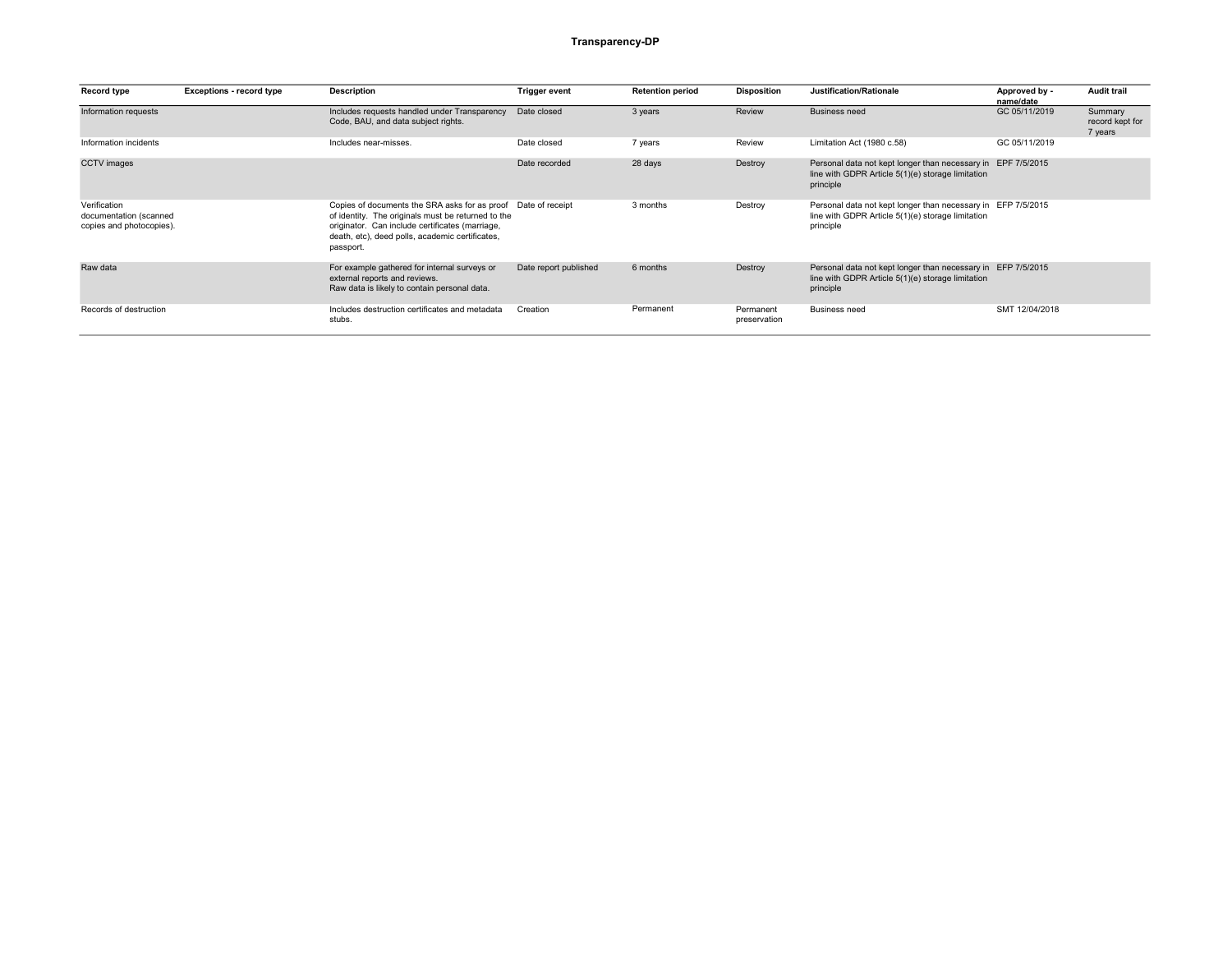| <b>Record type</b>                                                                                               | <b>Exceptions - record type</b>                       | <b>Description</b>                                                                                                                                                                                                                           | <b>Trigger event</b> | <b>Retention period</b> | <b>Disposition</b> | Justification/Rationale                                                                                                                                                                                                                                                                | Approved by -<br>name/date | <b>Audit trail</b>                               |
|------------------------------------------------------------------------------------------------------------------|-------------------------------------------------------|----------------------------------------------------------------------------------------------------------------------------------------------------------------------------------------------------------------------------------------------|----------------------|-------------------------|--------------------|----------------------------------------------------------------------------------------------------------------------------------------------------------------------------------------------------------------------------------------------------------------------------------------|----------------------------|--------------------------------------------------|
| Recruitment - direct<br>employment vacancies -<br>Unsuccessful external<br>candidates                            |                                                       | Job applications and interview records.<br>Successful candidates records are retained on<br>employees personal file.                                                                                                                         | Application          | 18 months               | Destroy            | Business need, Equality Act 2010 Code of<br>Practice, Employment Statutory Code of<br>Practice. "Time limits"<br>(https://www.equalityhumanrights.com/sites/defa<br>ult/files/employercode.pdf)                                                                                        | SMT 12/04/2018             |                                                  |
| Recruitment - Indirect<br>employment vacancies<br>(contractors and agency<br>temps) - Successful<br>applicants   |                                                       |                                                                                                                                                                                                                                              | Assignment completed | 8 months                | Destroy            | Equality Act 2010 Code of Practice                                                                                                                                                                                                                                                     | GC 05/11/2019              |                                                  |
| Recruitment - Indirect<br>employment vacancies<br>(contractors and agency<br>temps) - Unsuccessful<br>applicants |                                                       |                                                                                                                                                                                                                                              | Application          | 6 months                | Destroy            | Equality Act 2010 Code of Practice                                                                                                                                                                                                                                                     | GC 05/11/2019              |                                                  |
| Recruitment records - D&I<br>data (anonymised)                                                                   |                                                       |                                                                                                                                                                                                                                              | Application          | 18 months               | Destroy            | Business need                                                                                                                                                                                                                                                                          | GC 05/11/2019              |                                                  |
| Employee personal files                                                                                          |                                                       | Including: Contact information; Application<br>details: Qualifications/references: Contracts and<br>variations; Terms and conditions; PDR and 121<br>documentation; Absence records; Job history;<br>Termination records; redundancy records | Date employment ends | 7 years                 | Destroy            | 1980 c.58 (Limitation Act), CIPD Guidance<br>https://www.cipd.co.uk/knowledge/fundamentals/<br>people/hr/keeping-records-factsheet                                                                                                                                                     | GC 28/02/2019              | Metadata stub<br>to be retained<br>indefinitely. |
|                                                                                                                  | Recruitment checks held on<br>employee personal files | Including: DBS checks, financial checks                                                                                                                                                                                                      | Creation             | 6 months                | Destroy            | Home Office Code of Practice For Registered<br>Persons and other recipients of Disclosure<br>Information + The Information Commissioner's<br>Office, Employment Practices Code<br>(https://ico.org.uk/media/for-<br>organisations/documents/1064/the employment<br>practices code.pdf) | SMT 12/04/2018             |                                                  |
|                                                                                                                  | Eligibility to work documentation                     | Copies of passport, visa, birth certificate etc                                                                                                                                                                                              | Date employment ends | 2 years                 | Destroy            | Minimum retention period set out in HMRC<br>guidance on right to work checks:<br>https://www.gov.uk/check-job-applicant-right-to-<br>work                                                                                                                                              | SMT 12/04/2018             |                                                  |
| PAYE records                                                                                                     |                                                       | Including P11D, P45 and P60                                                                                                                                                                                                                  | Date employment ends | 7 years                 | Destroy            | HMRC guidance, 1980 c.58 (Limitation Act),<br>1970 c. 9 (Taxes Management Act)                                                                                                                                                                                                         | SMT 12/04/2018             |                                                  |
| <b>Pension records</b>                                                                                           |                                                       | Pension contributions, pension application and<br>change forms, pension regulatory reports                                                                                                                                                   | Date employment ends | 6 years                 | Destroy            | <b>Pension Regulator Guidelines</b><br>http://www.thepensionsregulator.gov.uk/docs/det<br>ailed-guidance-9.pdf                                                                                                                                                                         | SMT 12/04/2018             |                                                  |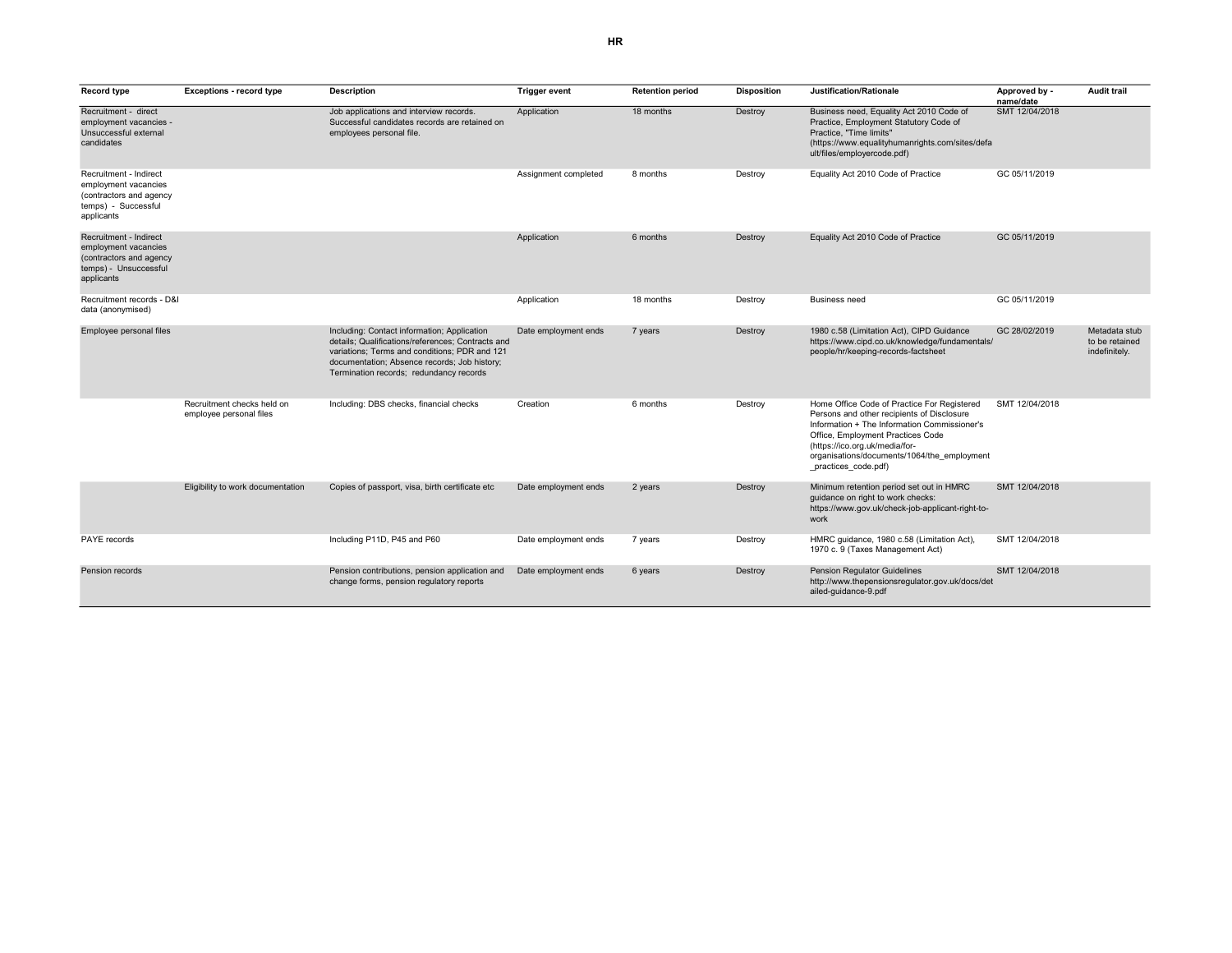| <b>Record type</b>                             | <b>Exceptions - record type</b> | <b>Description</b>                                                              | <b>Trigger event</b>                                      | <b>Retention period</b> | <b>Disposition</b> | Justification/Rationale | Approved by -<br>name/date | <b>Audit trail</b> |
|------------------------------------------------|---------------------------------|---------------------------------------------------------------------------------|-----------------------------------------------------------|-------------------------|--------------------|-------------------------|----------------------------|--------------------|
| Email correspondence                           |                                 | All email correspondence sent and received by<br>SRA staff                      | Date created                                              | 7 years                 | Destroy            | <b>Business need</b>    | SMT 12/04/2018             |                    |
| Leavers IT accounts                            |                                 | OneDrive folders                                                                | Date employment ends                                      | 1 year                  | Destroy            | <b>Business need</b>    | GC 05/11/2019              |                    |
| <b>Instant Messages</b>                        |                                 | Conversation History for messages sent in<br>Skype and Teams                    | Date created                                              | 30 days                 | Destroy            | <b>Business need</b>    | GC 07/09/2020              |                    |
| Deleted Items                                  |                                 |                                                                                 | Date deleted                                              | 30 days                 | Destroy            | <b>Business need</b>    | GC 05/11/2019              |                    |
| <b>Junk Email</b>                              |                                 |                                                                                 | Date received                                             | 30 days                 | Destroy            | <b>Business need</b>    | GC 05/11/2019              |                    |
| Calendar items, tasks,<br>meeting invitations. |                                 |                                                                                 | Date task completed / event<br>occurred / invitation sent | 3 vears                 | Destroy            | <b>Business need</b>    | SMT 12/04/2018             |                    |
| IT Service management                          |                                 | Includes service requests, incidents, reported<br>problems and change requests. | Date closed                                               | 3 years                 | Destroy            | <b>Business need</b>    | GC 05/11/2019              | System log.        |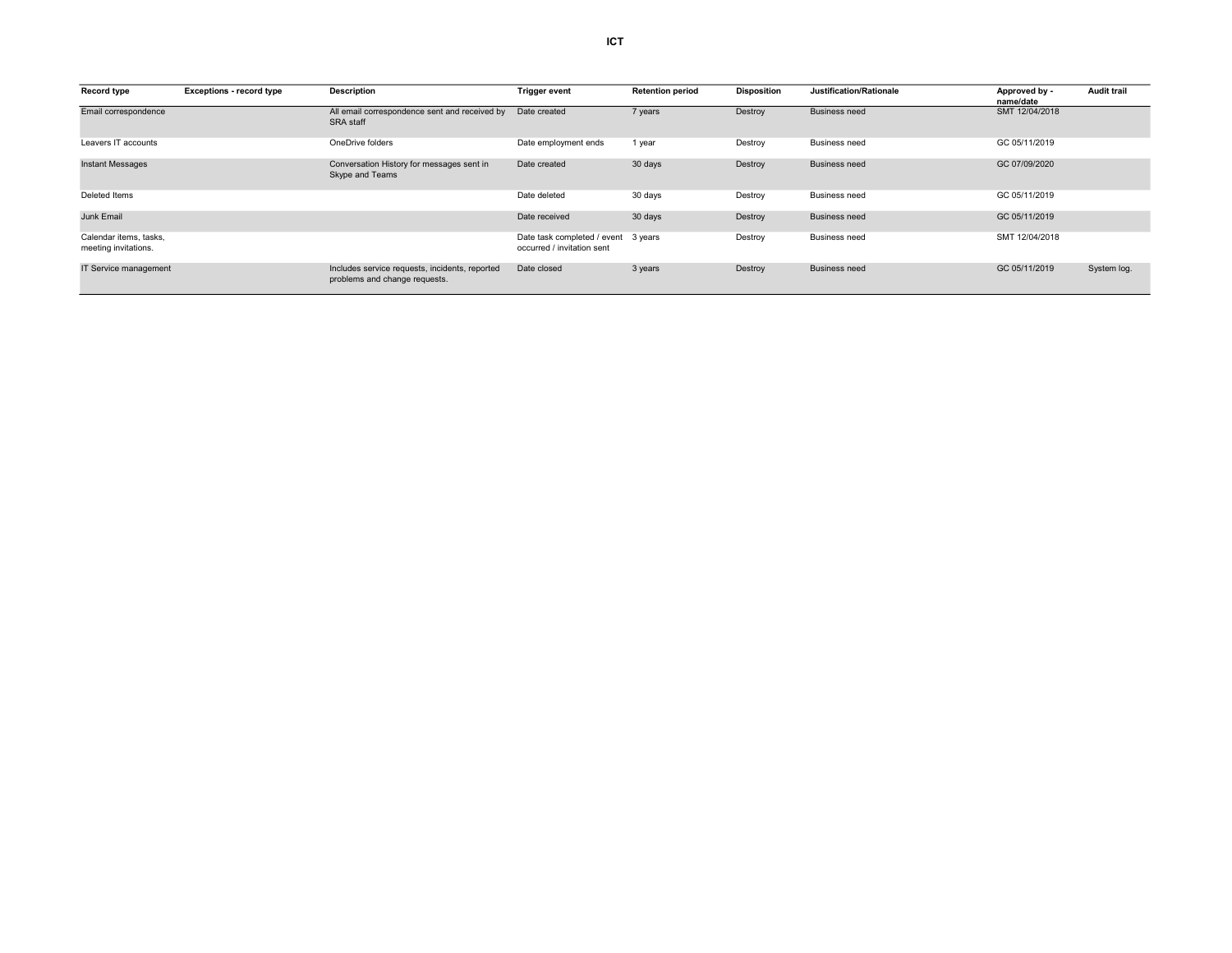#### Research

| Record type                               | <b>Exceptions - record type</b> | <b>Description</b>                                                                                 | <b>Trigger event</b>               | <b>Retention period</b> | <b>Disposition</b>        | Justification/Rationale | Approved by -<br>name/date | <b>Audit trail</b> |
|-------------------------------------------|---------------------------------|----------------------------------------------------------------------------------------------------|------------------------------------|-------------------------|---------------------------|-------------------------|----------------------------|--------------------|
| Research outputs                          |                                 | Includes reports, infographics, etc.                                                               | Date created                       | Permanent               | Permanent<br>preservation | <b>Business need</b>    | SMT 12/04/2018             |                    |
| Research data                             |                                 |                                                                                                    | Date research project<br>completed | 25 years                | Review                    | <b>Business need</b>    | SMT 12/04/2018             |                    |
| Research working papers,<br>notes, models |                                 | For example relating to; Risk Index, Framework, Date research project<br>Outlook and Topic Papers. | completed                          | 7 years                 | Destroy                   | <b>Business need</b>    | SMT 12/04/2018             |                    |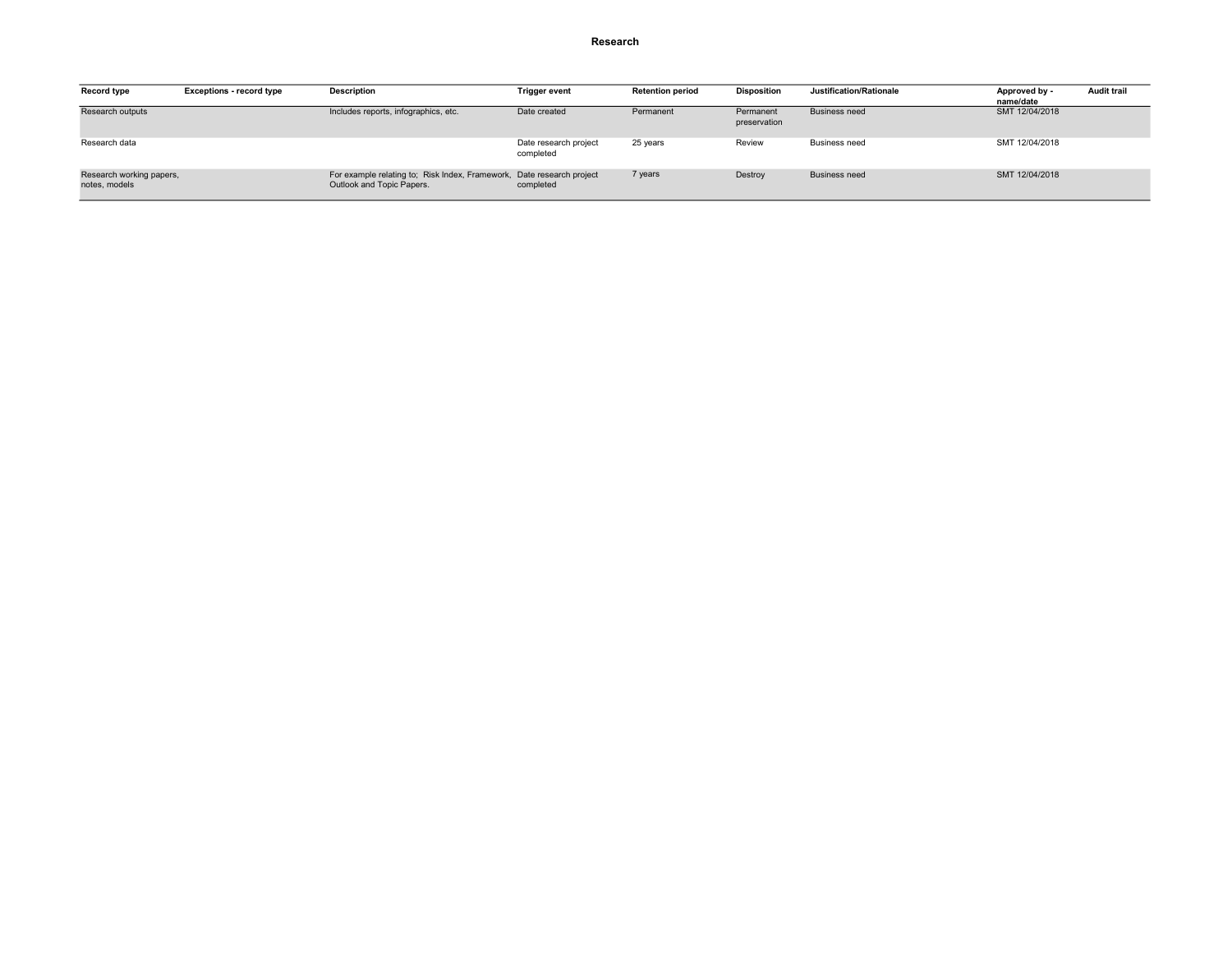#### Finance

| <b>Record type</b>                                                                                                                                                        | Exceptions - record type | <b>Description</b>                                                                                                                                               | <b>Trigger event</b> | <b>Retention period</b> | <b>Disposition</b> | Justification/Rationale                                                                                                                                                 | Approved by -              | <b>Audit trail</b> |
|---------------------------------------------------------------------------------------------------------------------------------------------------------------------------|--------------------------|------------------------------------------------------------------------------------------------------------------------------------------------------------------|----------------------|-------------------------|--------------------|-------------------------------------------------------------------------------------------------------------------------------------------------------------------------|----------------------------|--------------------|
| Asset management                                                                                                                                                          |                          | Records documenting the value of the<br>organisation's capital assets.                                                                                           | Financial year end   | 7 years                 | Destroy            | Finance Act (1998 c.36)                                                                                                                                                 | name/date<br>GC 28/02/2019 |                    |
| <b>Budgets</b>                                                                                                                                                            |                          | Records documenting the monitoring of income Financial year end<br>and expenditure against annual operating<br>budgets, and action taken to deal with variances. |                      | 7 years                 | Destroy            | Business need                                                                                                                                                           | GC 28/02/2019              |                    |
| Cash management -<br>Records documenting<br>standing orders, direct<br>debits etc.                                                                                        |                          |                                                                                                                                                                  | Life of instruction  | 7 years                 | Destroy            | Limitation Act (1980 c.58) with additional year in GC 28/02/2019<br>case of audit.                                                                                      |                            |                    |
| Cash management -<br>Records documenting the<br>opening, closure and<br>routine administration of<br>bank accounts, including<br>deposits / withdrawals /<br>transfers.   |                          |                                                                                                                                                                  | Closure of account   | 7 years                 | Destroy            | Limitation Act (1980 c.58) with additional year in GC 28/02/2019<br>case of audit.                                                                                      |                            |                    |
| Financial accounting -<br>Records documenting the<br>issue of sales invoices<br>and the processing of<br>incoming payments.                                               |                          | Includes PC fee payments, annual periodic fee<br>payments, payments for admission to the roll                                                                    | Financial year end   | 7 years                 | Destroy            | Companies Act (2006 c.46 s.388), VAT Act<br>(1994 c.23 Schedule 11 s.6) and Finance Act<br>(1998 c.36 Schedule 18, Part III), with additional<br>year in case of audit. | GC 28/02/2019              |                    |
| Financial accounting -<br>Records documenting the<br>handling of petty cash.                                                                                              |                          |                                                                                                                                                                  | Financial year end   | 7 years                 | Destroy            | Companies Act (2006 c.46 s.388), VAT Act<br>(1994 c.23 Schedule 11 s.6) and Finance Act<br>(1998 c.36 Schedule 18, Part III), with additional<br>year in case of audit. | GC 28/02/2019              |                    |
| Financial accounting -<br>Records documenting the<br>payment and/or<br>reimbursement of<br>employees' expenses<br>and/or honoraria (and<br>expenses to other<br>parties). |                          |                                                                                                                                                                  | Financial year end   | 7 years                 | Destroy            | Companies Act (2006 c.46 s.388), VAT Act<br>(1994 c.23 Schedule 11 s.6) and Finance Act<br>(1998 c.36 Schedule 18, Part III), with additional<br>year in case of audit. | GC 28/02/2019              |                    |
| Financial accounting -<br>Records documenting the<br>preparation of annual<br>accounts                                                                                    |                          |                                                                                                                                                                  | Financial year end   | 7 years                 | Destroy            | Companies Act (2006 c.46 s.388)                                                                                                                                         | GC 28/02/2019              |                    |
| Internal accounting                                                                                                                                                       |                          | Records documenting the processing of internal<br>accounting transactions between operating units<br>(i.e. cross-charges).                                       | Financial year end   | 7 years                 | Destroy            | <b>Business need</b>                                                                                                                                                    | GC 28/02/2019              |                    |
| Investment - Records<br>documenting the overall<br>management of the<br>organisation's financial<br>investment portfolio.                                                 |                          |                                                                                                                                                                  | Divestment           | 7 years                 | Destroy            | Finance Act (1998 c.36)                                                                                                                                                 | GC 28/02/2019              |                    |
| <b>Investment - Records</b><br>documenting the<br>purchase / sale of<br>investments.                                                                                      |                          |                                                                                                                                                                  | Financial year end   | 7 years                 | Destroy            | Finance Act (1998 c.36)                                                                                                                                                 | GC 28/02/2019              |                    |
| Purchasing - Goods<br>Received Notes / Goods<br><b>Inwards Notes</b>                                                                                                      |                          |                                                                                                                                                                  | Financial year end   | 7 years                 | Destroy            | Companies Act (2006 c.46 s.388), VAT Act<br>(1994 c.23 Schedule 11 s.6) and Finance Act<br>(1998 c.36 Schedule 18, Part III), with additional<br>year in case of audit. | GC 28/02/2019              |                    |
| Purchasing - Purchase<br>Orders                                                                                                                                           |                          |                                                                                                                                                                  | Financial year end   | 7 years                 | Destroy            | Companies Act (2006 c.46 s.388), VAT Act<br>(1994 c.23 Schedule 11 s.6) and Finance Act<br>(1998 c.36 Schedule 18, Part III), with additional<br>year in case of audit. | GC 28/02/2019              |                    |